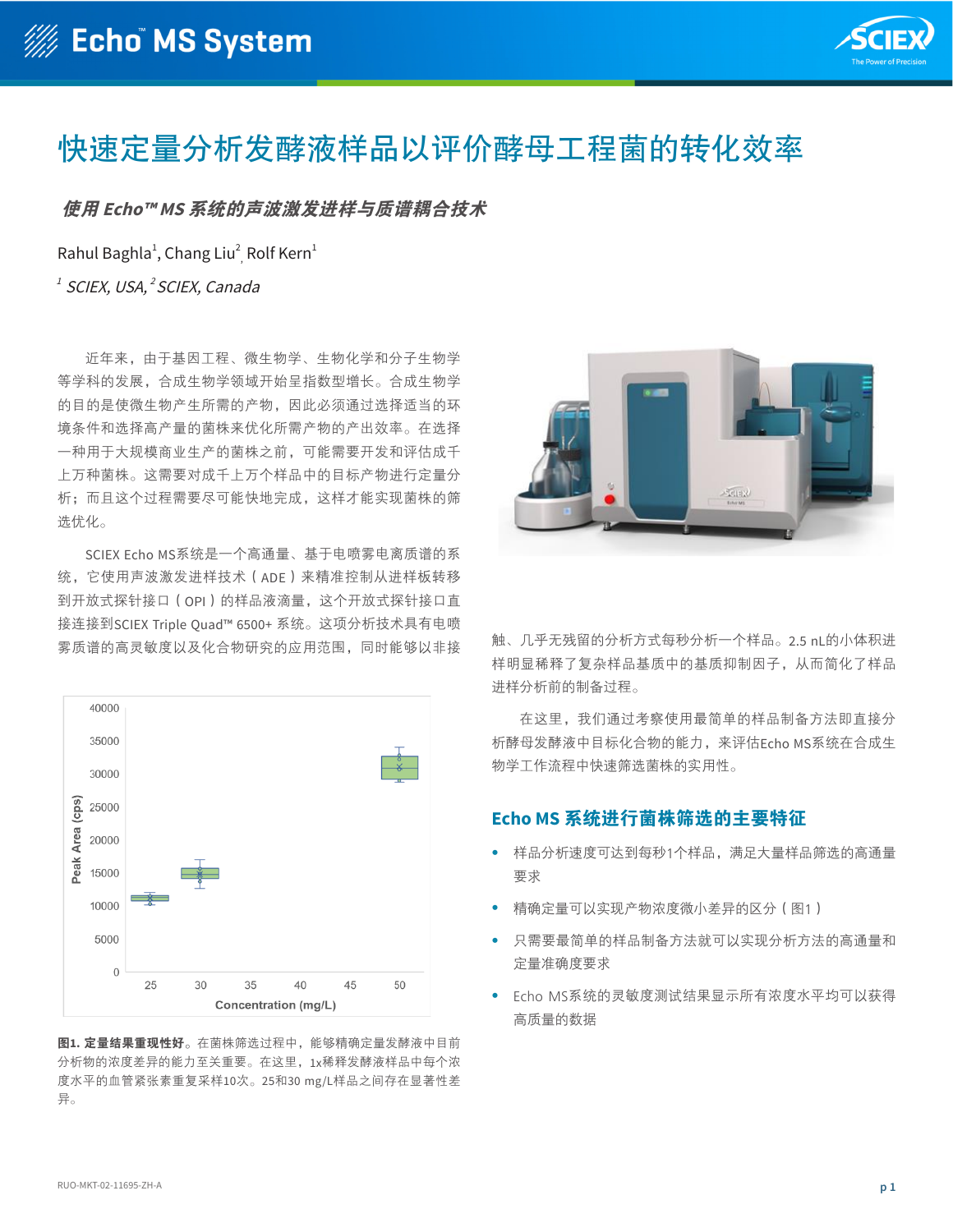

### 方法 **Methods** 大法 with angiotensin  $\mathcal{L}$  . We have generously were generously were generously were generously were generously were generously were generously were generously were generated as  $\mathcal{L}$

**Methods**

样品制备:标准添加血管紧张素(DRVYIHPFHL, MW=1295.6)的 酵母发酵液样品,由合作者大量供应。用体积比为4:1的乙腈/水溶 液溶解活性发酵液, 在其中加入血管紧张素标准品, 使发酵液中 血管紧张素含量分别为25,30和50 mg/L。然后将标准添加样品以体 积比为40%: 60%的乙腈/水溶液稀释1倍、10倍和100倍, 将稀释 acetonitrile colume and character at the column column in the store of the store of the stored at an algebraic<br>后的样品以14000 rpm/min离心15分钟,并转移至96孔板中。样品 centrifuged for 15 mins at 15 mins at 1000 mins and the Echo MS System, 50 mins at 1000 mins at 1000 mins at 1<br>在-40℃下保存至分析。 *Sample preparation:* Yeast fermentation broth samples, spiked 标准添加皿管紧张素(DRVYIHPFHL, MW=1295.6)B  $p \rightarrow 40^\circ$  shipping. Samples were stored at  $\sim 40^\circ$  until analysis.

Echo MS系统进行分析之前,每个样品转移50 μL到Echo 384孔 板中(贝克曼生命科学384PP 2.0微孔板)。  $P = P \cup P$  and  $P \cup P$   $P \cup P$   $P \cup P$   $P \cup P$   $P \cup P$   $P \cup P$   $P \cup P$   $P \cup P$   $P \cup P$   $P \cup P$   $P \cup P$   $P \cup P$   $P \cup P$   $P \cup P$   $P \cup P$   $P \cup P$   $P \cup P$   $P \cup P$   $P \cup P$   $P \cup P$   $P \cup P$   $P \cup P$   $P \cup P$   $P \cup P$   $P \cup P$   $P \cup P$   $P \cup P$   $P \cup P$   $P \cup P$   $P \cup P$  $\mathbb{W}$  transferred to an Equipment  $\mathbb{Z}$  ,  $\mathbb{W}$  and  $\mathbb{W}$  are  $\mathbb{Z}$  in  $\mathbb{Z}$  and  $\mathbb{Z}$  is a set of  $\mathbb{Z}$  is a set of  $\mathbb{Z}$  is a set of  $\mathbb{Z}$  is a set of  $\mathbb{Z}$  is a set of  $\mathbb{Z}$  is a set was transferred to an Echo 384-well plate (Beckman Life) (Beckman Life) (Beckman Life) (Beckman Life) (Beckman Life) ECHO M3ホ5JULTJカ竹/Bリ,

更好的声波激发进样方法的优化-样品液滴在 进样板中产生以及传递到质谱的ESI离子源,会涉及到几个参数。<br>· 首先是选择合适的载体溶剂,这就类似于高效液相色谱的流动 相。在本实验中选择体积比为60:40:0.1 (乙腈/水/甲酸)作为载体 溶剂,最佳流速为450 µL/min。 droplet ejection (ADE) method – the parameters involved in selected for this work, and this work, and the flow rate was optimized to  $450$ 

Echo MS 系统包括SCIEX Triple Quad™ 6500+ 液质联用 系统,由SCIEX OS软件进行控制。血管紧张素(DRVYIHPFHL)通 过单一MRM通道 ( 649.1 → 784.4 m/z, CE=40, DWell=30 ms ) 进行监 测。OptiFlow™离子源的源参数为:GS1为90,GS2为70,温度为<br>。。 600 ℃。  $\frac{1}{2000}$   $\sim$   $\frac{1}{200}$  $T_{\text{max}} = \frac{100,100,20,000,000,000,000,000,000,000}{\frac{1}{200,000,000,000,000,000,000,000,000}$  $600 \degree C$ 

峰面积使用SCIEX OS软件进行积分。  $S_1 \sqcup S_2$  of  $S_2$  of  $S_3$  of  $S_4$  of  $S_5$  of  $S_6$  of  $S_7$  of  $S_7$  of  $S_8$  of  $S_7$ 

表1.峰面积和重现性结果。每个浓度水平样品以及每个稀释样品进行10次 were performed at each concentration and each concentration. Very good and each distribution. Very good and th<br>The Fig. And Fig. and each distribution. Very good and the concentration. Very good and the concentration of t 重复采集。结果显示数据结果具有非常好的重现性。

**Table 1. Peak area and reproducibility results.** 10 replicate ejections

|           |      |              |       | ℅    |
|-----------|------|--------------|-------|------|
| $25$ mg/L | 1х   | 1            | 11174 | 5.2  |
| $30$ mg/L | 1x   | $\mathcal I$ | 14787 | 7.9  |
| 50 mg/L   | 1x   | $\mathcal I$ | 31078 | 5.5  |
| $25$ mg/L | 10x  | 4            | 6106  | 4.2  |
| $30$ mg/L | 10x  | 4            | 7269  | 7.5  |
| 50 mg/L   | 10x  | 4            | 16202 | 5.2  |
| $25$ mg/L | 100x | 10           | 1386  | 14.6 |
| $30$ mg/L | 100x | 10           | 1664  | 5.7  |
| 50 mg/L   | 100x | 10           | 2982  | 7.5  |

## 定量的准确度<br>Tacking

样品为三个不同浓度水平(25、30和50 mg/L)不同稀释倍 数 (1倍, 10倍 和 100倍)的血管紧张素发酵溶液。每个样品重复采样 10次, 以展示声波激发与质谱耦合技术在该基质中的重现性 (图 2)。所有稀释液的检测结果都表现出很好的重现性, 即使是最小 稀释倍数样品 (1倍) 也表现出较好的重现性, 这表明在这类实 验中可以使用最简单的样品制备方法就可以达到预期的结果(表 dilutions, even the least dilute sample (1x), indicating that experiment to achieve desired results (Table 1). In addition, the 1)。此外,重现性足够好,可以很容易地区分出相同浓度样品之 间的差异(图1),这是在菌株选择的过程中起着至关重要的决定 作用。 minimal sample preparation could be used in this type of  $1$ )。此外,重现性足够好,可以很谷易地区分出相同浓度样品。<br>  $\times$  figure 1), which is concentration differences used here (Figure 1), which is  $\times$  1), which is  $\times$  1), which is  $\times$  1), which is  $\times$  1), which is  $\times$  1), which is  $\times$  1), which is  $\times$  1), which is  $\times$  1). reproducibility was high enough to easily distinguish between the



**Figure 2. Raw MS data for angiotensin peptide in undiluted 1x sample.** Ten replicates were analyzed for each concentration, acquired with a single 图2.为未稀释样品中的血管紧张素肽的原始质谱数据。每个浓度水平采用单液滴声波激发进样法重复采集10次。3个浓度水平的样品在最简单的样品制备 方法下都具有很好的重现性(表1)。